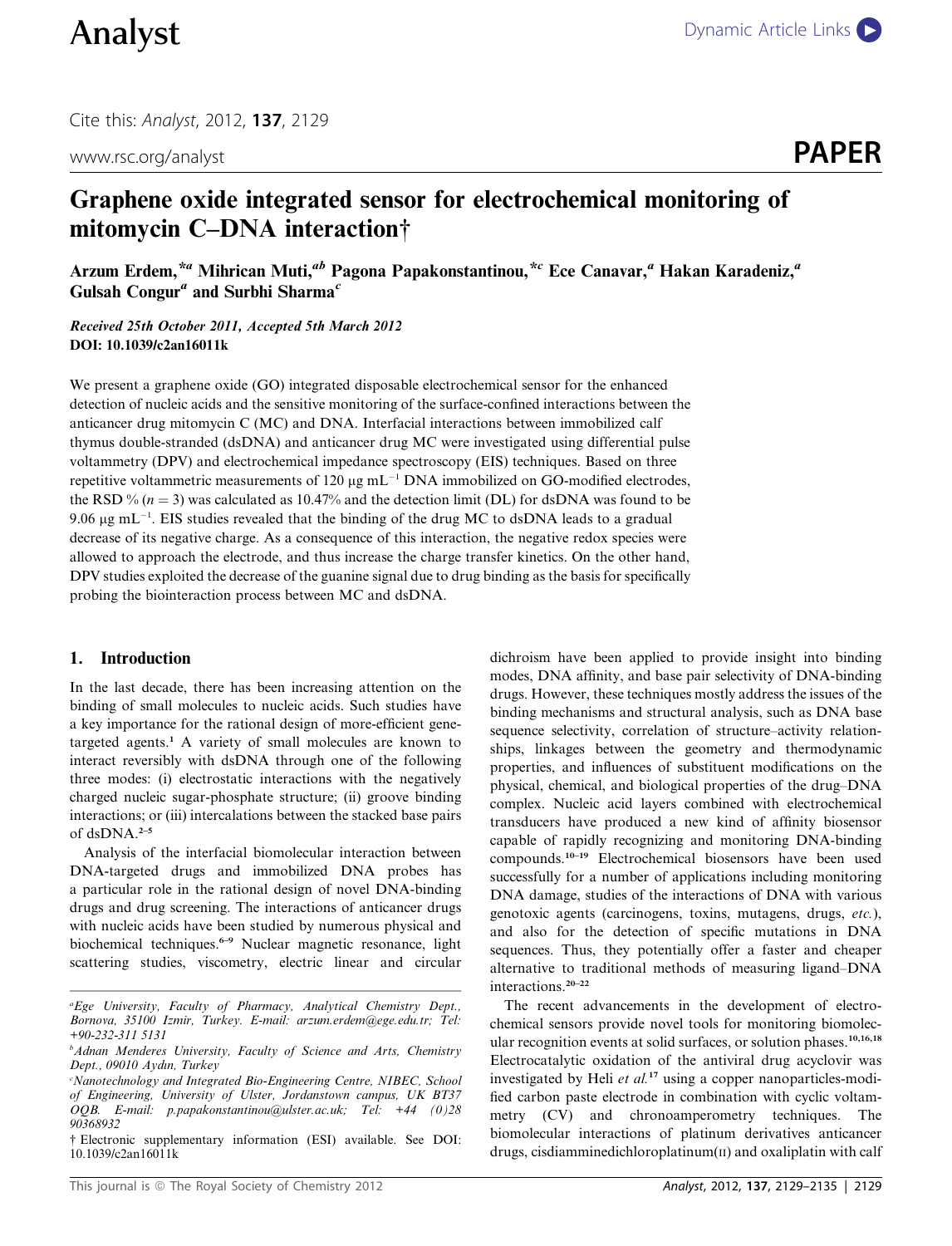thymus dsDNA at the surfaces of a single-walled carbon nanotubes-modified graphite electrode were explored using DPV and EIS techniques by Yapasan et al.<sup>18</sup>

Graphene has recently emerged as an interesting material in numerous applications because of its unique electronic and mechanical properties.23–27 Most of the graphene studies have focused on its physical properties, such as its electronic properties, and these studies have demonstrated some applications in gas<sup>28,29</sup> and pH sensors.<sup>30</sup> The first report concerning graphene electrochemistry and electrocatalytic behaviour was published in 2008 by Shang et al.,<sup>31</sup> who used as-grown arrays of vertically aligned graphene nanosheets (GNSs) on silicon as dopamine sensors. Because of their large specific surface area and the good electron transfer ability graphene<sup>31,32</sup> and graphene-modified electrodes can enhance the sensitivity of solid bulk electrodes compared to the unmodified ones.<sup>33,34</sup>

Since the discovery of graphene, a lot of interest has also been focused on GO since it is the most inexpensive precursor for obtaining large quantities of chemically converted graphene. GO, an oxygenated graphene molecule, is formed by extensive chemical oxidation of graphite to form graphite oxide, followed by exfoliation to monolayer-thick sheets by techniques such as sonication or slow-stirring in aqueous solution. Alwarappan et al. used reduced graphene oxide (RGO) nanosheets for biosensing applications in order to detect ascorbic acid, dopamine and serotonin.<sup>33</sup> In our earlier study, GO integrated on a singleuse graphite electrode was used for the sensitive and selective detection of label-free DNA hybridization related to Hepatitis B virus (HBV) sequences.<sup>35</sup>

MC is an anticancer antibiotic drug, which was isolated from Streptomyces caespitosus and is used in clinical anticancer chemotherapy, especially for gastrointestinal cancer. MC has a cytotoxic character that damages normal human cells. Additionally, it was reported that MC can interact with nucleic acids by binding to DNA bases, especially to GC pairs of dsDNA.<sup>36,37</sup>

Earlier studies were focused on monitoring the MC–DNA interaction process by using different electrochemical transducers such as the hanging mercury drop electrode (HMDE), carbon screen-printed electrodes (CSPEs) and carbon paste electrodes (CPEs).<sup>38-41</sup> Perez et al. investigated the electrochemical detection of DNA–MC adducts at the hanging mercury drop electrode (HMDE) through their potential controlled interaction at the electrode surface.<sup>41</sup> Karadeniz et al. investigated the interaction process in a microemulsion system carrying the anticancer drug MC and DNA by using voltammetric techniques.<sup>39</sup>

Through this work, we demonstrate for the first time the use of the GO integrated electrode as a novel sensor platform for the enhanced monitoring of the biointeraction process between the anticancer drug MC and calf thymus dsDNA under optimum experimental conditions. Firstly, disposable unmodified graphite electrodes and GO-modified ones were tested for the individual detection of drug MC and DNA in order to elucidate the signal enhancement due to the presence of GO at the sensor surface. The effect of MC concentration and DNA concentration has been evaluated on the overall performance of the GO-modified electrode. Then, the surface-confined interaction between MC and DNA was monitored electrochemically by performing DPV and EIS techniques.

## 2. Experimental

### 2.1. Apparatus

All electrochemical measurements were carried out using an AUTOLAB - PGSTAT 302 system supplied with an FRA 2.0 module for impedance measurements and a GPES 4.9 software package (Eco Chemie, The Netherlands). DPV and EIS measurements were carried out. The three electrode system consisted of a disposable pencil graphite electrode (PGE), an Ag/AgCl/KCl reference electrode (BAS, Model RE-5B, W. Lafayette, USA) and a platinum wire as the auxiliary electrode. The EIS measurements were performed in a Faraday cage (Eco Chemie, The Netherlands).

## 2.2. Chemicals

The calf thymus dsDNA, polydAdT, and polydGdC were purchased from Sigma-Aldrich. The stock solutions of dsDNA, polydAdT and polydGdC were prepared in concentrations of 1 mg mL $^{-1}$  with Tris-EDTA (TE) buffer solution (10 mM Tris-HCl, 1 mM EDTA, pH 8.00) and kept frozen (1000 mg  $L^{-1}$ ). More dilute solutions of dsDNA, polydAdT and polydGdC were prepared with 0.50 M acetate buffer solution containing 20 mM NaCl (ABS, pH 4.80).

MC was purchased from Sigma-Aldrich. The stock solution of MC (1000  $\mu$ g mL<sup>-1</sup>) was prepared using ultrapure water. More diluted solutions of MC varying from 5 to 120  $\mu$ g mL<sup>-1</sup> were prepared by using 20 mM Tris-HCl buffer solution (TBS, pH 7.00). Other all chemicals were of analytical reagent grade and they were supplied from Sigma-Aldrich and Merck. All stock solutions were prepared using ultrapure water.

Graphene oxide (GO). Graphene oxide (GO) was used for the modification of the disposable electrode. GO nanosheets were produced using the procedure presented in our earlier report<sup>35</sup> that involved extensive sonification of graphite in strong acids.<sup>42</sup> In more detail, 5 g of microcrystalline graphite was sonicated in 120 mL of a 3 : 1 mixture of 18 M  $H_2SO_4$  and 17 M  $HNO_3$  over 2 h, with a Branson tip sonifier at a power level of 100 W, followed by treatment in a sonication bath for 8 h. The dispersion was allowed to stand at room temperature for 4 days; and the colour of the dispersion turned to purple-brown. After repeated washing by water, the oxide sheets were filtered through a 0.2 mm PTFE membrane. Then, the product was allowed to dry under vacuum overnight and the filtered material had a grayish appearance.

The graphene oxide consisted of a few layers with a typical thickness of 3–5 nm as observed by TEM.<sup>35</sup>

## 2.3. Procedure

Measurements included: (1) the immobilization of the nucleic acid and its detection cycle, (2) MC immobilization and its detection at unmodified and GO-modified disposable PGEs, and (3) electrochemical investigation of the MC–DNA interaction at GO-PGEs. All experiments were carried out at room temperature.

The experimental scheme is presented in Scheme 1.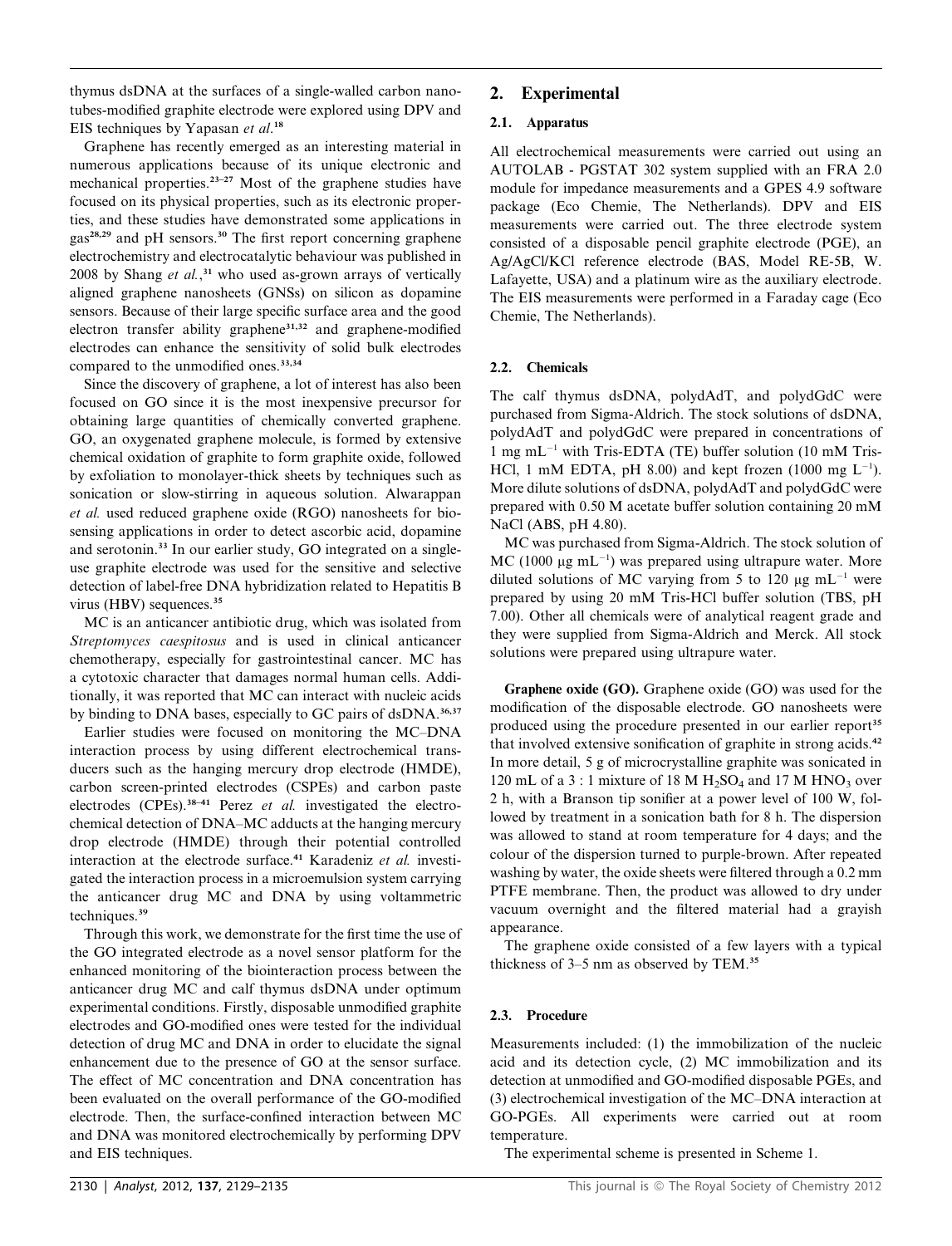

Scheme 1 Experimental presentations for the modification of pretreated PGEs respectively using GO and DNA, and voltammetric detection of interaction between MC and DNA at the surface of GO-modified PGEs based on the changes at the signals of MC and guanine.

2.3.1. Preparation of GO solution and GO-modified PGEs. The required amount of GO was suspended in the organic solvent N,N-dimethylformamide (DMF), and this mixture was then sonicated for 15 min at room temperature.

PGEs were pretreated by applying a potential of +1.40 V for 30 s in ABS.16,18 Each pretreated PGE was immersed into vials containing 110  $\mu$ L of 3000  $\mu$ g mL<sup>-1</sup> GO solution for 1 h to form a GO layer at the electrode surface. This easy surface modification of disposable graphite electrodes using GO nanosheets was performed by passive adsorption.<sup>35</sup> Each of the GO-modified PGEs was then allowed to dry for 30 min in an upward position.

2.3.2. Immobilization of dsDNA onto the surfaces of unmodified PGE and GO-modified PGEs and DNA detection. The unmodified/GO-modified PGEs were immersed into the vials containing 110  $\mu$ L of 120  $\mu$ g mL<sup>-1</sup> of dsDNA solution in ABS for an hour. The calf thymus DNA was immobilized onto these surfaces by the formation of covalent amide linkages between the carboxyl moieties on the GO surface and the amine group in guanine bases of DNA without any further activation step by using chemical agents  $N-(3$ -dimethylamino)propyl- $N'$ -ethylcarbodiimide hydrochloride (EDC) and N-hydroxysuccinimide (NHS).<sup>35</sup> Each of the electrodes was then rinsed with ABS for 10 s before voltammetric transduction as given below.

2.3.3. MC immobilization onto the surfaces of unmodified PGE and GO-modified PGEs. The unmodified/GO-modified

PGEs were immersed into the vials containing 110  $\mu$ L of 80  $\mu$ g  $mL^{-1}$  of MC in TBS for 7.5 min. MC was immobilized on GO through the formation of covalent linkages between the carboxyl moieties of GO and amine groups in MC. Each of the electrodes was then rinsed with TBS for 10 s to remove nonspecific bound MC, before voltammetric transduction as given below.

2.3.4. Interaction of MC with dsDNA at the surface of GO-modified electrode. For preparation of GO-modified electrodes, the same procedure was followed as given above. The GO-modified PGEs were immersed into the vials containing 110  $\mu$ L of 120  $\mu$ g mL<sup>-1</sup> of dsDNA solution in ABS for an hour. Each of the electrodes was then rinsed with ABS for 10 s before interaction with MC. DNA-immobilized electrodes were immersed into the vials containing 110  $\mu$ L of 80  $\mu$ g mL<sup>-1</sup> MC and allowed to interact for various predetermined durations. Then, each electrode was rinsed with TBS for 10 s before voltammetric transduction.

#### 2.4. Voltammetric transduction

After DNA/MC immobilization onto the surfaces of the unmodified PGEs/GO-modified PGEs, DPV measurements were performed in ABS to measure the oxidation signals of MC/guanine by scanning from  $+0.20$  to  $+1.40$  V at a pulse amplitude of 50 mV and a scan rate of 50 mV  $s^{-1}$ .

The same voltammetric transduction was performed to monitor the changes in the signals of MC and/or guanine before/ after the interaction process.

#### 2.5. Impedance measurements

The surfaces of unmodified PGEs and GO-modified PGEs were characterized via the EIS technique according to the procedure given below. In order to monitor the MC interaction with dsDNA immobilized onto the GO-modified PGE, EIS measurements were also performed at the same conditions.

EIS measurements were performed in the presence of a 2.5 mM  $K_3[Fe(CN)_6]/K_4[Fe(CN)_6]$  (1 : 1) mixture, as a redox probe prepared in 0.1 M KCl. The impedance was measured in the frequency range from  $10^5$  Hz to  $10^{-1}$  Hz in an open-circuit potential value of +0.23 V, versus Ag/AgCl with a sinusoidal signal of 10 mV. The respective semicircle diameter corresponds to the charge-transfer resistance,  $R_{\text{ct}}$ , the value of which was calculated using the fitting program of AUTOLAB 302 (FRA, version 4.9 Eco Chemie, The Netherlands).

## Results and discussion

X-Ray photoelectron spectroscopy (XPS) was employed in our study to investigate the oxidation level of GO. The quantification of the data revealed an oxidation content of 19.08 at% and a C : O ratio of 4.24. Fig. 1 shows the C1s peak which is deconvoluted into five components located at 284.49, 285.67, 286.78, 287.90 and 289.00 eV corresponding to sp<sup>2</sup> (C=C), hydroxyl (C–OH), epoxide (C–O–C), carbonyl  $(>=0)$  and carboxyl (COOH or HO–C=O) groups, respectively. A  $(\pi-\pi^*)$ shake up satellite peak can also be seen at 290.7 eV.

Firstly, the role of GO was elucidated by comparing the response from 50  $\mu$ g mL<sup>-1</sup> calf thymus dsDNA immobilized on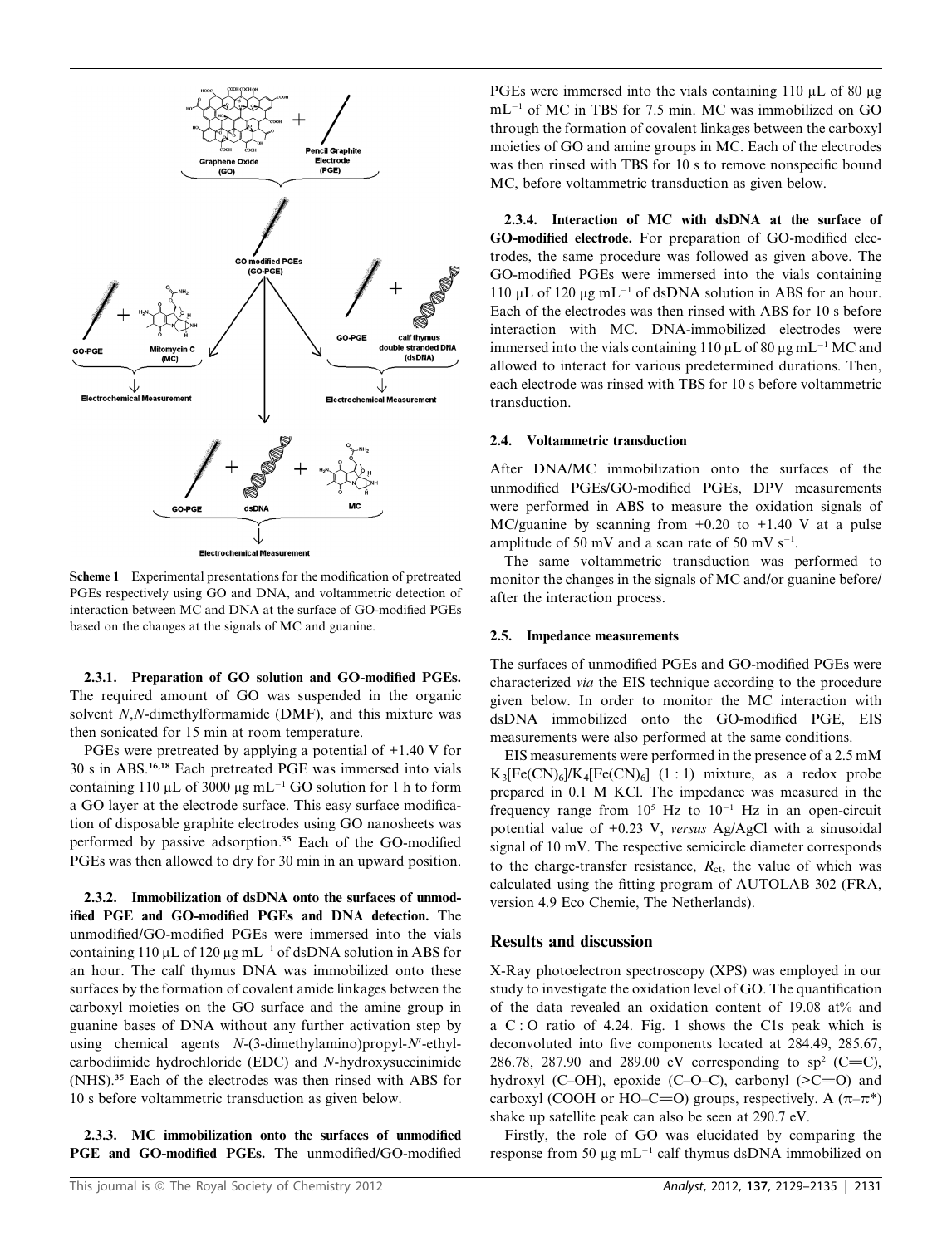

Fig. 1 XPS spectrum of the graphene oxide (GO).

PGE with and without GO coating. The enhanced guanine oxidation signal was observed at +1.01 V by the GO-modified electrode compared to the unmodified one (Fig. 2). It was found that the response increased approximately by 34.4% with the presence of GO. This increase of guanine signal could indicate that GO enhances the surface area for the binding of nucleic acids.

After DNA immobilization onto the surface of the GOmodified PGEs, the changes in guanine signals were also investigated at various dsDNA concentrations as shown in Fig. 3. A sharp rise in the response was obtained up to  $120 \mu g \text{ mL}^{-1}$ , with the response leveling off at higher DNA concentrations. Thus,  $120 \,\mu$ g mL<sup>-1</sup> was chosen as the optimum DNA concentration for further studies, indicating the highest DNA coverage at the surfaces of the GO-modified PGEs. Based on three repetitive voltammetric measurements using  $120 \mu g \text{ mL}^{-1}$  DNA immobilized onto GO-modified electrodes, the RSD  $(n = 3)$  was calculated as 10.47%.

A commonly used definition of the DL in the literature of literature of analytical chemistry is that the DL is the analyte concentration giving a signal equal to the blank signal, plus three standard deviations of the blank, i.e.

$$
y = y_{\mathbf{B}} + 3\varsigma_{\mathbf{B}}\tag{1}
$$

The DL was calculated with the aid of the section of the calibration plot close to the origin (show as the inset in Fig. 3)



Fig. 2 DPVs representing the guanine oxidation signals observed by using an unmodified electrode (a) and the GO-modified electrode (b) in the presence of calf thymus 50  $\mu$ g mL<sup>-1</sup> dsDNA immobilized during an hour onto the surfaces of electrodes, and (c) the control experiment performed in the absence of DNA by using  $3000 \mu g$  mL<sup>-1</sup> GO-modified electrodes.



Fig. 3 Calibration plot presenting the changes of guanine oxidation signal measured in the presence of different concentrations of dsDNA varying from 20 to 120  $\mu$ g mL<sup>-1</sup> by using GO-PGEs.

utilizing the regression equation and eqn  $(1)$  above.<sup>43</sup> Based on this procedure the DL for dsDNA was calculated as 9.06 mg  $mL^{-1}$  with a regression equation:  $v = 0.046x + 1.465$  and a regression coefficient  $(R^2)$  of 0.9954.

In our study, these disposable GO-modified PGEs were used for electrochemical monitoring of anticancer drug–DNA interactions. Under this scope, the anticancer drug MC was chosen as the target compound; this has cytotoxic character, since it can cause damage to normal human cells.<sup>36,37</sup> It is known that MC can interact with nucleic acids by binding to the GC pairs of  $d<sub>s</sub>DNA.<sup>44–48</sup>$ 

Before monitoring the surface-confined interaction process, the electrochemical behaviour of MC was investigated at both the unmodified electrode and GO-modified electrode. After the accumulation of 20  $\mu$ g mL<sup>-1</sup> MC onto the surfaces of these electrodes, the MC oxidation signals were monitored at +0.86 V by using DPV (shown in Fig. 4). It was shown that an increase of 21.4% was obtained for the MC signal after the GO modification onto the electrode surface. Due to the high density of the carboxyl moieties at the surface of the GO-modified PGE, more MC molecules could accumulate on the surface by the formation of covalent linkage between the carboxyl moieties and the amine groups in MC. It can be concluded that the GO could improve greatly the immobilization capacity and efficiency of the graphite



Fig. 4 (A) DPVs and (B) histograms representing the MC oxidation signals observed by using the unmodified electrode and GO-modified electrode in the absence of MC (a), in the presence of 20  $\mu$ g mL<sup>-1</sup> MC immobilized for a period of 7.5 min onto the surface of the unmodified electrodes (b), and 3000  $\mu$ g mL<sup>-1</sup> GO-modified electrodes (c).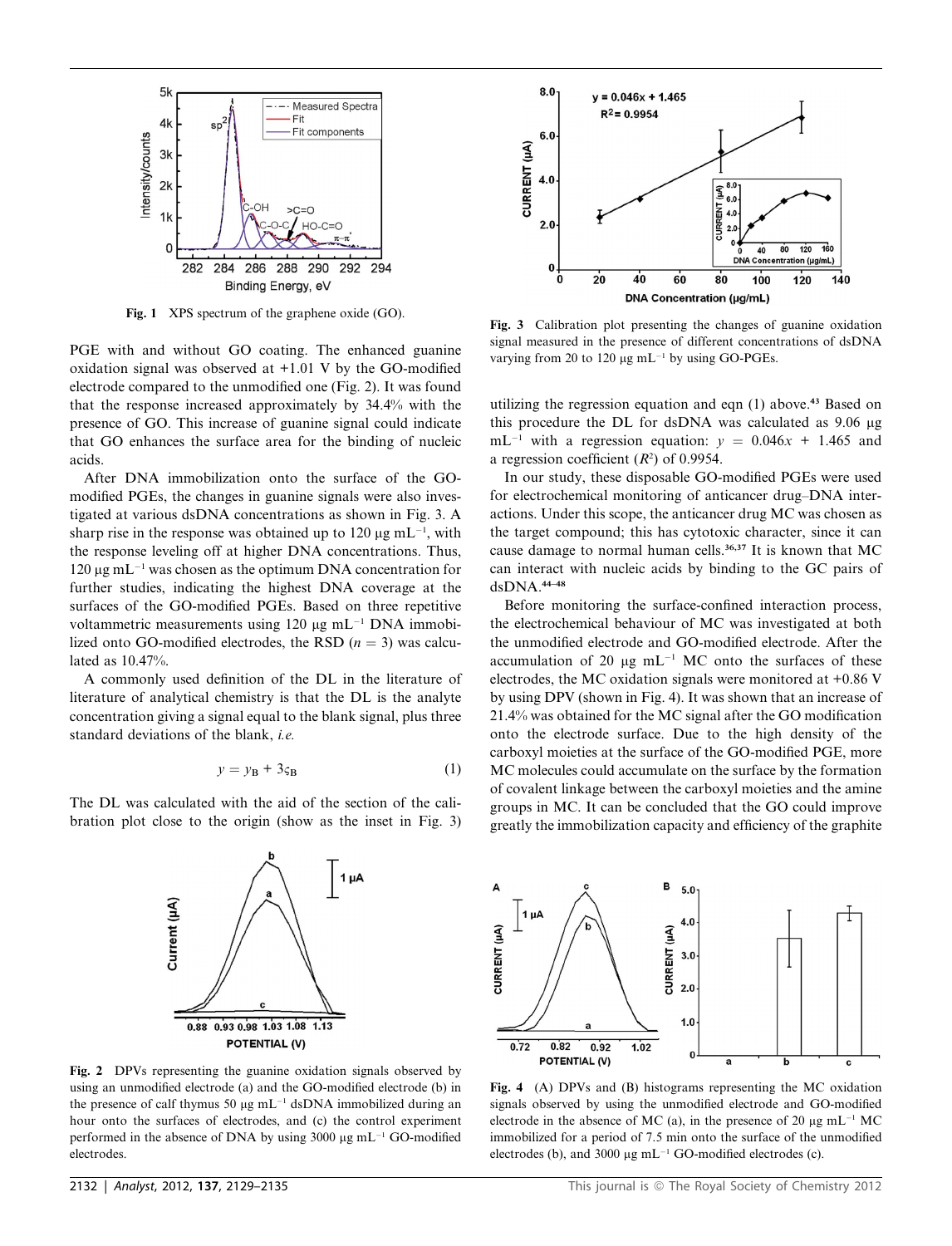surfaces.<sup>33–35</sup> In addition, the reproducibility of the GO-modified electrode was found to be much better (RSD %  $(n = 3)$ ; 5.24%) than that of the unmodified one (RSD %  $(n = 3)$ ; 23.90%).

In order to find the optimum MC concentration on the GOmodified PGE, the changes of MC oxidation signal were monitored for a range of MC concentrations varying from 5 to 120 µg  $mL^{-1}$ . A sharp increase in the MC signal was obtained for concentrations up to 80  $\mu$ g mL<sup>-1</sup> (Fig. S1<sup>†</sup>), and then the response leveled off till 120  $\mu$ g mL<sup>-1</sup> of MC (not shown). Thus, 80  $\mu$ g mL<sup>-1</sup> was chosen as the optimum MC concentration for our further study. From the resulting calibration plot of MC (shown inset in Fig. S1†), the detection limit (DL) was calculated as 4.72  $\mu$ g mL<sup>-1</sup> according to procedure described by Miller and Miller.<sup>43</sup>

Fig. 5 shows representative voltammograms and histograms for MC and guanine signals observed before and after the surfaceconfined interaction process at GO-modified disposable electrodes exposed to 80  $\mu$ g mL<sup>-1</sup> MC and 120  $\mu$ g mL<sup>-1</sup> of dsDNA solutions for different interaction times of 7.5 min (Fig. 5A and B), 15 min (Fig. 5C and D) and 30 min (Fig. 5E and F). The DPV measurements show the oxidation signals of MC and guanine, measured at +0.86 V and +1.01 V respectively. In the case of the 7.5 min interaction time, a gradual decrease of 31.3% and 94.3% was obtained for MC and guanine signals respectively (shown in

Fig. 5A and B, a to a' and b to b'). For a prolonged interaction time of 30 min, the decrease of the signals was found as 58.1% for MC, and 97.2% for guanine (shown in Fig. 5E and F, a to a' and b to b'). A similar significant decrease of the guanine signal was explained in earlier reports $38-40,44$  by the shielding of oxidizable groups of electroactive DNA bases following the surface-confined interaction of the drug within dsDNA.

Before and after the interaction process of MC with the polydAdT-modified electrode, or polydGdC-modified electrode, the changes of the MC oxidation signal were also monitored in order to prove the preferential interaction of MC for the G–C sites compared to the A–T sites of the DNA (shown in Fig. S2†).

Similar to the results shown in Fig. 5A, a to  $a'$ , a 37.5% decrease of the MC signal was also recorded for the MC–polydGdC interaction time of 7.5 min (shown in Fig. S2a to c†). By contrast, there was only a 1.4% decrease for MC signal in the case of the MC–polydAdT interaction (shown in Fig. S2a and b†). Weaver and Tomasz<sup>48</sup> reported that the 2-amino group of the guanine residues in synthetic polyribonucleotides are the major covalent binding sites with the antibiotic MC. Later, Paz et al.<sup>49</sup> reported that DNA damage is generated from mono- and bifunctional alkylation of the guanine residues by MC leading to MC–guanine monoadducts and MC–guanine bisadducts; the latter constitute DNA interstrand and intrastrand cross-links,



Fig. 5 (A), (C), (E) DPVs and (B), (D), (F) histograms representing MC and guanine oxidation signals observed before and after the interaction of  $80 \,\mu\text{g}\,\text{m}$ L<sup>-1</sup> MC with 120  $\mu\text{g}\,\text{m}$ L<sup>-1</sup> dsDNA using GO-PGEs. (A) and (B) for 7.5 min interaction time; (C) and (D) for 15 min interaction time; (E) and (F) for 30 min interaction time; the oxidation signal of MC: (a) before interaction, (a') after interaction with dsDNA; and the oxidation signal of guanine: (b) before interaction,  $(b')$  after interaction of MC with dsDNA.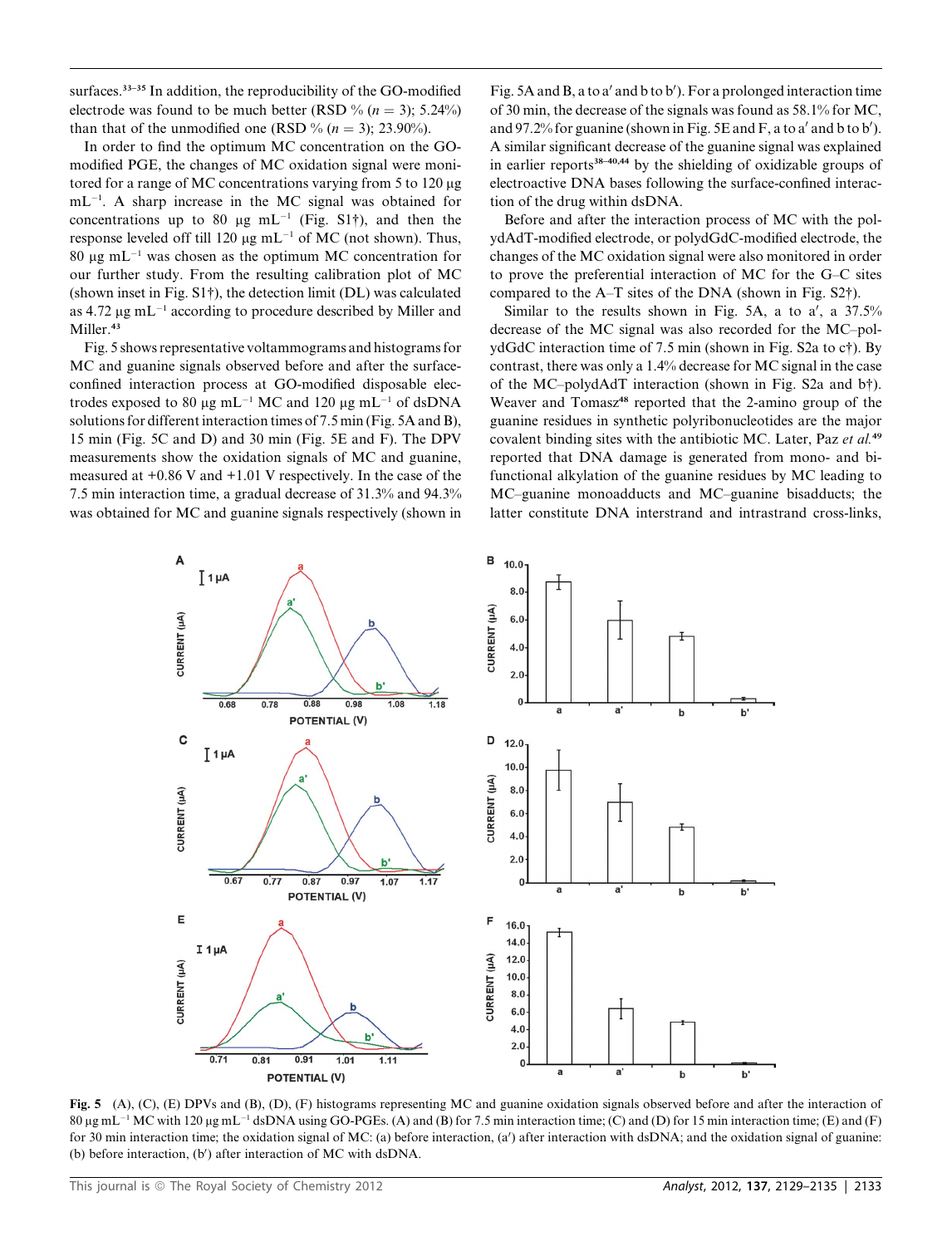

Fig. 6 Nyquist diagrams recorded at the GO-modified electrode before and after interaction of 80  $\mu$ g mL<sup>-1</sup> MC with 120  $\mu$ g mL<sup>-1</sup> dsDNA at different interaction times of 7.5 and 30 min. Inset is the equivalent circuit model used to fit the impedance data, the parameters of which are:  $R<sub>S</sub>$  is the solution resistance; the constant phase element  $C_d$  is related to the space charge capacitance at the DNA/electrolyte interface;  $R_{\text{ct}}$  represents the charge transfer resistance at the DNA/electrolyte interface; the constant phase element  $W$  is the Warburg impedance due to mass transfer to the electrode surface.

which are formed specifically at CpG and GpG base pairs of dsDNA. In agreement with earlier studies performed using different electrochemical transducers (CSPE, CPE and HMDE38–40,44), similar damage is expected to occur at the oxidizable groups of the guanine base due to the biointeraction process between MC and dsDNA on our electrodes.

In our study, the guanine peak magnitude was also used as the transduction signal for recognizing the DNA interacting agent, MC. As a result of MC interaction with dsDNA, a decrease in the guanine signal was obtained (Fig. 5). DNA modifications were estimated based on the value of the percentage of guanine peak height change  $(S\%)$ ,<sup>50</sup> which is the ratio of the guanine peak height after the interaction  $(S<sub>s</sub>)$ , and the guanine peak height before the interaction  $(S_b)$ :

$$
S\% = (S_s\!/S_b) \times 100
$$

Thus, the DPV signal of the sensor in the absence of the analyte served as a 'blank', or 100%. Conventionally, if a sample had an  $S > 85\%$  it was considered not to be toxic, whereas if it had an  $S\%$ between 50 and 85 was considered moderately toxic and if it had an  $S \le 50\%$  was considered toxic.<sup>50</sup> Using the equation given above, the values of  $S\%$  were calculated for 7.5, 15 and 30 min, and were found to be 5.7, 3.3, and 2.8% respectively. Based on these calculated  $S\%$  values, MC can be considered as a toxic chemical.

In accordance with the reference method of Ozkan et al.,<sup>38</sup> the partition coefficient of MC on the surface of the GO-modified electrode was estimated from the results presented in Fig. 5 by the following equation:

Partition coefficient =  $MC_{\text{bound}}/MC_{\text{free}} = |(i_{\text{bound}} - i_{\text{free}})/i_{\text{free}}|$ 

where  $i_{\text{free}}$  is the oxidation peak current of MC obtained before and  $i_{\text{bound}}$  is the oxidation peak current of MC obtained after

interaction with dsDNA. In agreement with this work,<sup>38</sup> the partition coefficient for 80  $\mu$ g mL<sup>-1</sup> MC was found to be 0.31 and 0.58 for 7.5 and 30 min interaction times, respectively.

Based on three repetitive voltammetric measurements employing solutions of 80  $\mu$ g mL<sup>-1</sup> MC and 120  $\mu$ g mL<sup>-1</sup> dsDNA the mean response of the MC and guanine oxidation signals were calculated as  $5850 \pm 824.72$  nA and  $188 \pm 52$  nA respectively and the detection limit  $(S/N = 3)$  was estimated as 1.39 ug mL<sup>-1</sup> which is comparable to the values reported in earlier works.<sup>41,44,51</sup> With respect to the electrode modification approach, a simpler and faster modification step was used herein for the development of disposable GO-modified electrodes by following passive adsorption. In addition, a smaller amount of nucleic acid was employed compared to the electrodes modified with poly(vinylferrocenium) (PVF<sup>+</sup>),<sup>40</sup> or single-walled carbon nanotube (SWCNT)/PVF+ , <sup>52</sup> prepared electrochemically by potentialcontrolled coulometry technique.

EIS was used to probe the various steps on the construction of the sensor. Following GO modification, the average  $R_{\rm ct}$  value was calculated as 178  $\Omega$  (shown in Fig. 6), which is larger than the one obtained by the unmodified one (not shown). The change of the  $R<sub>ct</sub>$  value after modification was strong proof that GO had been immobilized on the electrode surface. A further increase of the  $R_{ct}$  values was obtained after dsDNA immobilization onto the surface of the GO-modified electrode as a result of the enhanced resistance to the charge-transfer at the electrode surface. The negatively charged phosphate backbone of dsDNA prevented the redox couple,  $[Fe(CN)_6]^{3-4-}$ , from reaching the electrode surface, leading to an almost 3.5 times larger  $R_{\rm ct}$  value (Fig. 6). The surface-confined interaction of the anticancer drug MC with dsDNA at different interaction times, e.g. 7.5 and 30 min, led to a decrease in the  $R_{\text{ct}}$  value by 7.1% and 20.5% respectively. The interaction of MC with the double helix form of DNA at the electrode surface should decrease the negative charge present on the electrode surface, thus reducing the resistance the charge transfer. Consequently, the EIS results complemented successfully the voltammetric results for monitoring this biomolecular recognition process.

#### 4. Conclusion

Through this work we report for the first time that GO-modified PGEs can yield a rapid and sensitive route for the detection of nucleic acids (dsDNA) and drugs, using as model system the anticancer drug MC. Easy surface modification of PGE with GO was performed herein using smaller amounts of nucleic acids to develop single-use GO-modified DNA sensors compared to the earlier advanced DNA sensors modified using PVF<sup>+</sup>,<sup>40</sup> or SWCNT/PVF<sup>+</sup>.<sup>52</sup>

A signal enhancement of 21.4% and 34.4% was obtained for MC and guanine respectively by using GO-modified disposable electrodes in comparison with the unmodified ones due to the fact that the GO provides a higher surface area at the electrode surface for the binding of drug, or nucleic acids.

Additionally, the GO-based sensor technology was demonstrated for the sensitive electrochemical detection of the biomolecular interaction process between MC and dsDNA. The high decreases in both signals of MC and guanine were recorded as 31.3–58.1% for MC, and 94.3–97.2% for guanine after the